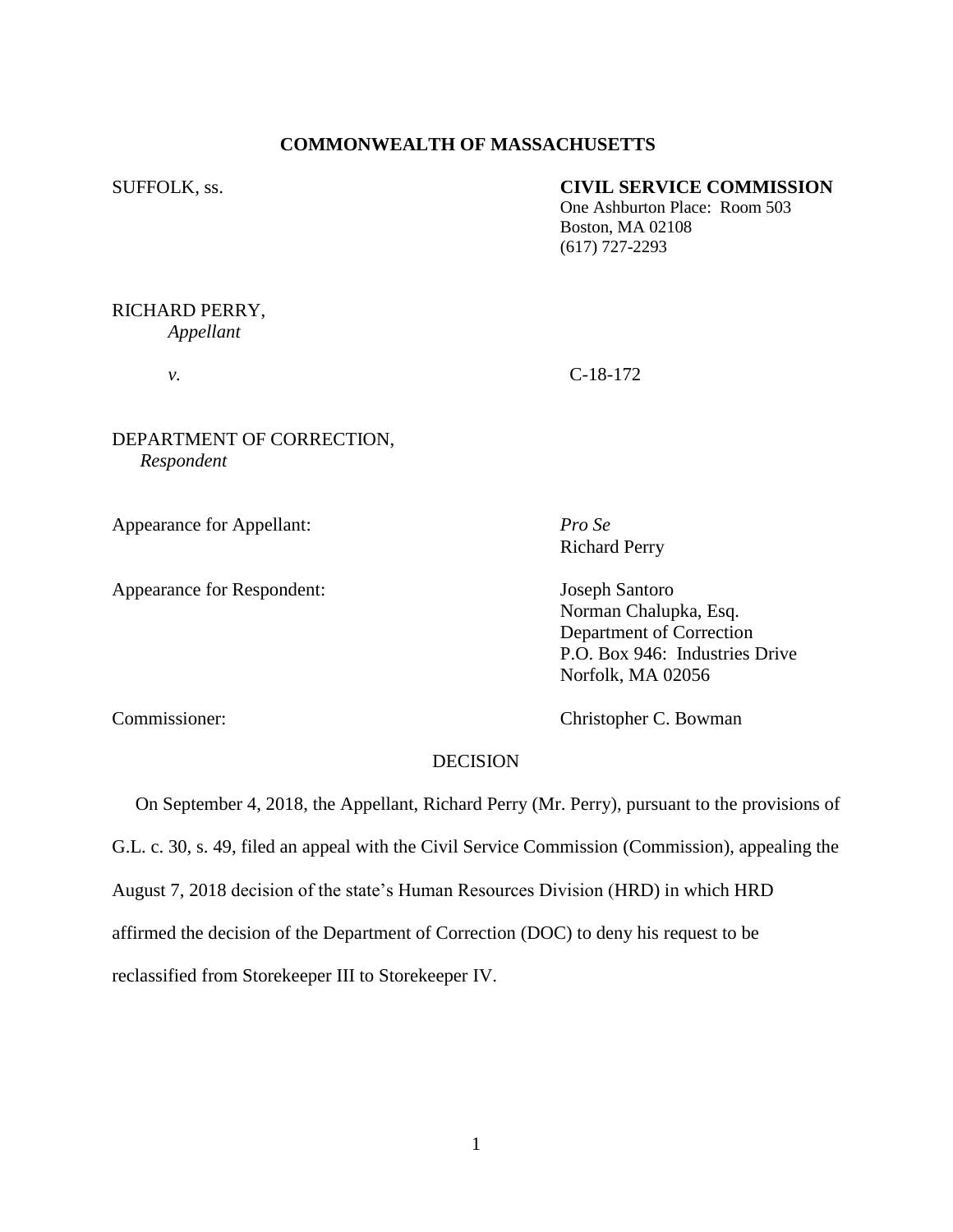On October 16, 2018, I held a pre-hearing at the offices of the Commission and a full hearing was held at the same location on December 11,  $2018<sup>1</sup>$ . The hearing was digitally recorded and one CD was made of the hearing. $2$ 

#### **FINDINGS OF FACT:**

 Forty-one (41) exhibits were entered into evidence (Respondent Exhibits 1-15 (R1 – R15) and Appellant Exhibits  $1-13(A1 - A26)$ . Based on the documents submitted into evidence and the testimony of:

#### *For DOC:*

Sara Parmenter, Director of Payroll and Personnel, DOC;

## *For Mr. Perry:*

- Eugene Munroe, Assistant Institution Steward, DOC (Mr. Perry's Supervisor);
- Richard Perry, Appellant;

and taking administrative notice of all matters filed in the case, and pertinent statutes,

regulations, policies, and reasonable inferences from the credible evidence, I make the following findings of fact:

#### *Background*

1. Mr. Perry has been employed by DOC for approximately six (6) years. (Stipulated Fact) He has an Associate's degree from Fisher College. Prior to working for DOC, he worked for a furniture inventory warehouse and a company that installs floor boards. (Testimony of Mr. Perry)

 $\overline{a}$ 

<sup>&</sup>lt;sup>1</sup> The Standard Adjudicatory Rules of Practice and Procedure, 801 CMR  $\S$ § 1.00 (formal rules) apply to adjudications before the Commission with Chapter 31 or any Commission rules taking precedence.

 $2<sup>2</sup>$  If there is a judicial appeal of this decision, the plaintiff in the judicial appeal would be obligated to supply the court with a transcript of this hearing to the extent that he/she wishes to challenge the decision as unsupported by substantial evidence, arbitrary or capricious, or an abuse of discretion. In such cases, this CD should be used by the plaintiff in the judicial appeal to transcribe the recording into a written transcript.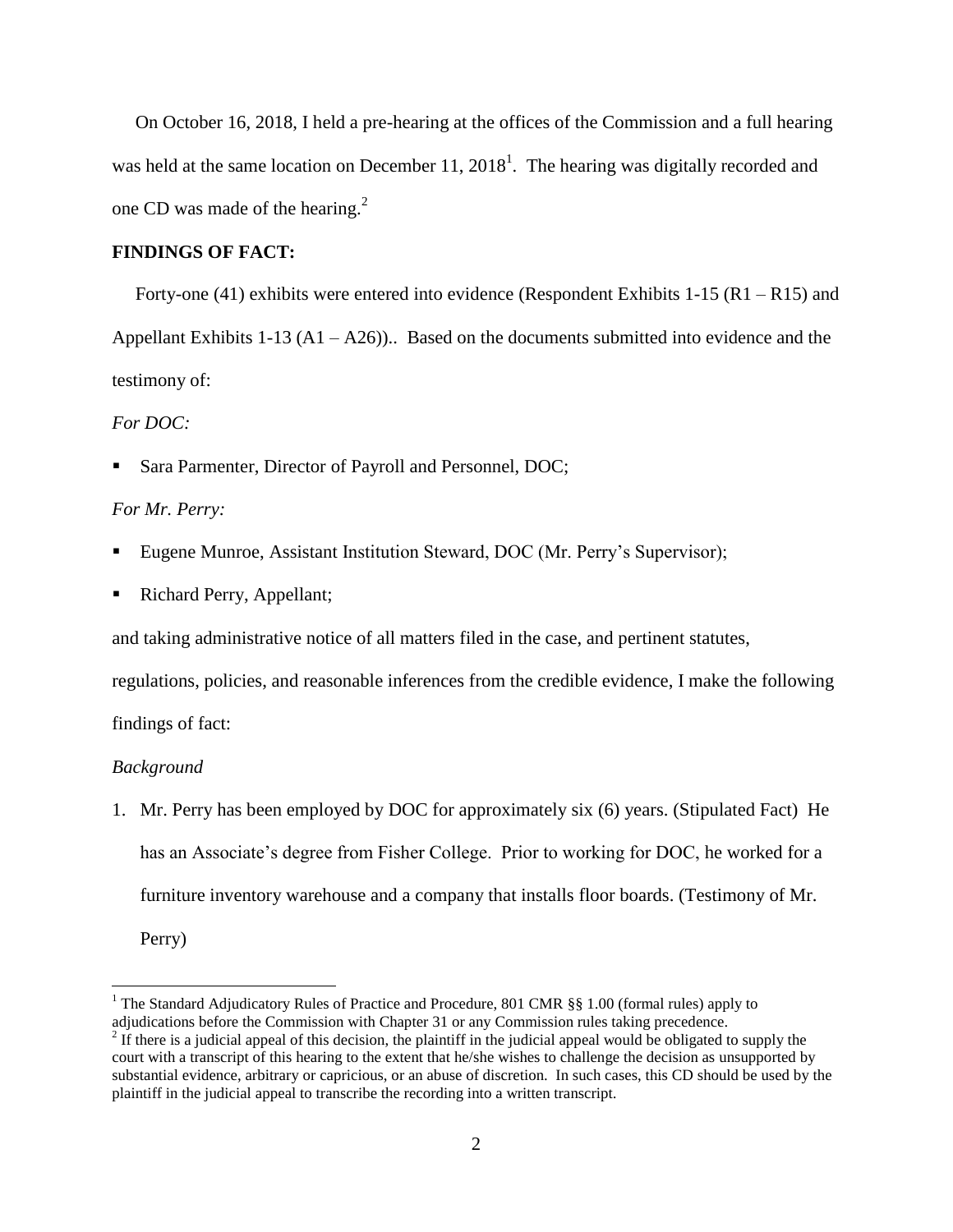- 2. In March 2014, Mr. Perry began working on the second floor of DOC's Bridgewater Kitchen Warehouse, reporting to SB, who was a Storekeeper IV. (Testimony of Mr. Perry)
- 3. SB retired on June 30, 2015. (Testimony of Mr. Perry)
- 4. At the time of SB's retirement, there was a statewide hiring freeze in place, limiting what, if any, jobs could be posted. (Testimony of Mr. Perry  $\&$  Ms. Parmenter; Exhibit A2)
- 5. The Storekeeper IV position previously filled by SB has never been posted. (Testimony of Ms. Parmenter)
- 6. On July 1, 2015, the day after SB's retirement, Mr. Perry's supervisor (Mr. Munroe) sent an email stating: "As of today, July 1, 2015, Rick Perry will assume the duties and responsibilities for the upstairs institution supplies. Any questions concerning this area can be directed to Rick or myself." Duties for the cage and hot tool area will be expertly dispatched by [another employee] and myself. (Exhibit A7)
- 7. Part of the statewide hiring freeze guidelines stated that non-management classification appeals could go forward and that "it is critical to ensure … that duties must be assigned consistent with class specifications so that positions do not need to be reallocated. Any position reallocations have to be accomplished within an agency's spending plan and all delegation agreements with HRD." (Exhibit A2)
- 8. On February 15, 2018, Mr. Perry filed a request with DOC to be reclassified from Storekeeper III to Storekeeper IV. (Stipulated Fact)
- 9. On April 26, 2018, DOC denied Mr. Perry's request for reclassification. (Stipulated Fact)
- 10. On August 7, 2018, HRD denied Mr. Perry's appeal of DOC's determination. (Stipulated Fact)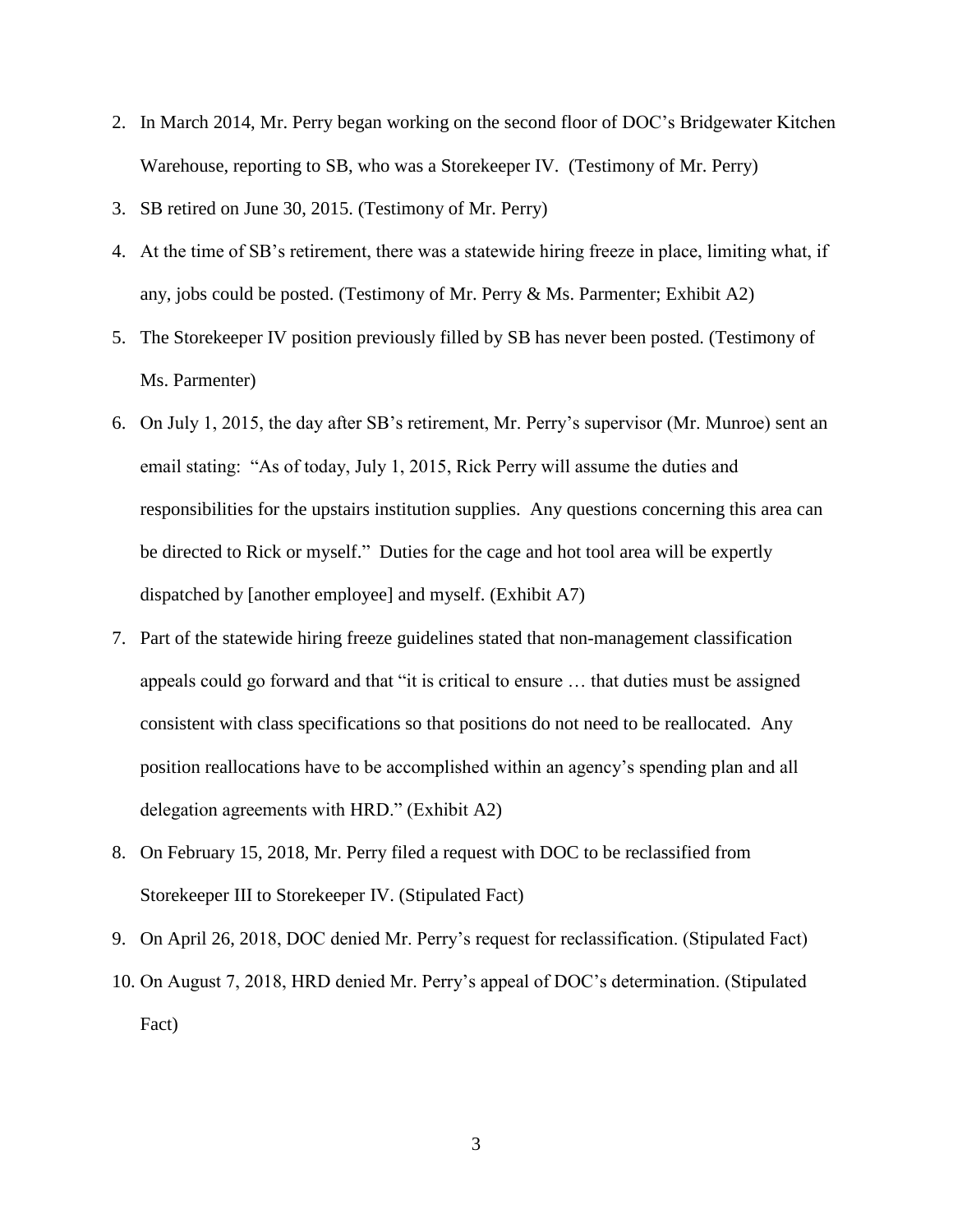### *HRD Job Specifications (Last Updated in 1987)*

- 11. Incumbents of positions in the Storekeeper Series unpack and examine incoming goods; purchase supplies and equipment; store goods, supplies and equipment; mark identifying code, etc. on articles; issue supplies, materials and equipment; maintain records; take inventories; and perform related work as required. The basic purpose of this work is to receive, store, issue, ship and purchase supplies, materials and equipment for agency use. (Exhibit R13)
- 12. A Storekeeper III is the second-level supervisory job in the series. (Exhibit R13)
- 13. A Storekeeper IV is the third-level supervisory job in the series. (Exhibit R13)
- 14. A Storekeeper III: 1) determines space requirements and methods of storage for storeroom articles; 2) provides technical assistance to employees on the methods to be used for storing, receiving, shipping and handling storeroom items.; and 3) recommends methods and procedures to be used in handling, storing, issuing and shipping storeroom items. (Exhibit R13)
- 15. A Storekeeper IV: 1) coordinates activities of workers engaged in storekeeping activities to ensure effective operations and compliance with established standards; 2) evaluates storekeeping activities in order to determine effectiveness and to make recommendations concerning changes as needed; 3) confers with superiors in order to provide information and resolve problems. (Exhibit R13)
- *Mr. Perry's Job Duties and Responsibilities*
- 16. Mr. Perry is a first-level supervisor, providing supervision to a Storekeeper II, a Storekeeper I and two (2) inmates. (Testimony of Mr. Perry) Until he began the process of filing an appeal for reclassification, Mr. Perry did not complete the performance evaluations of the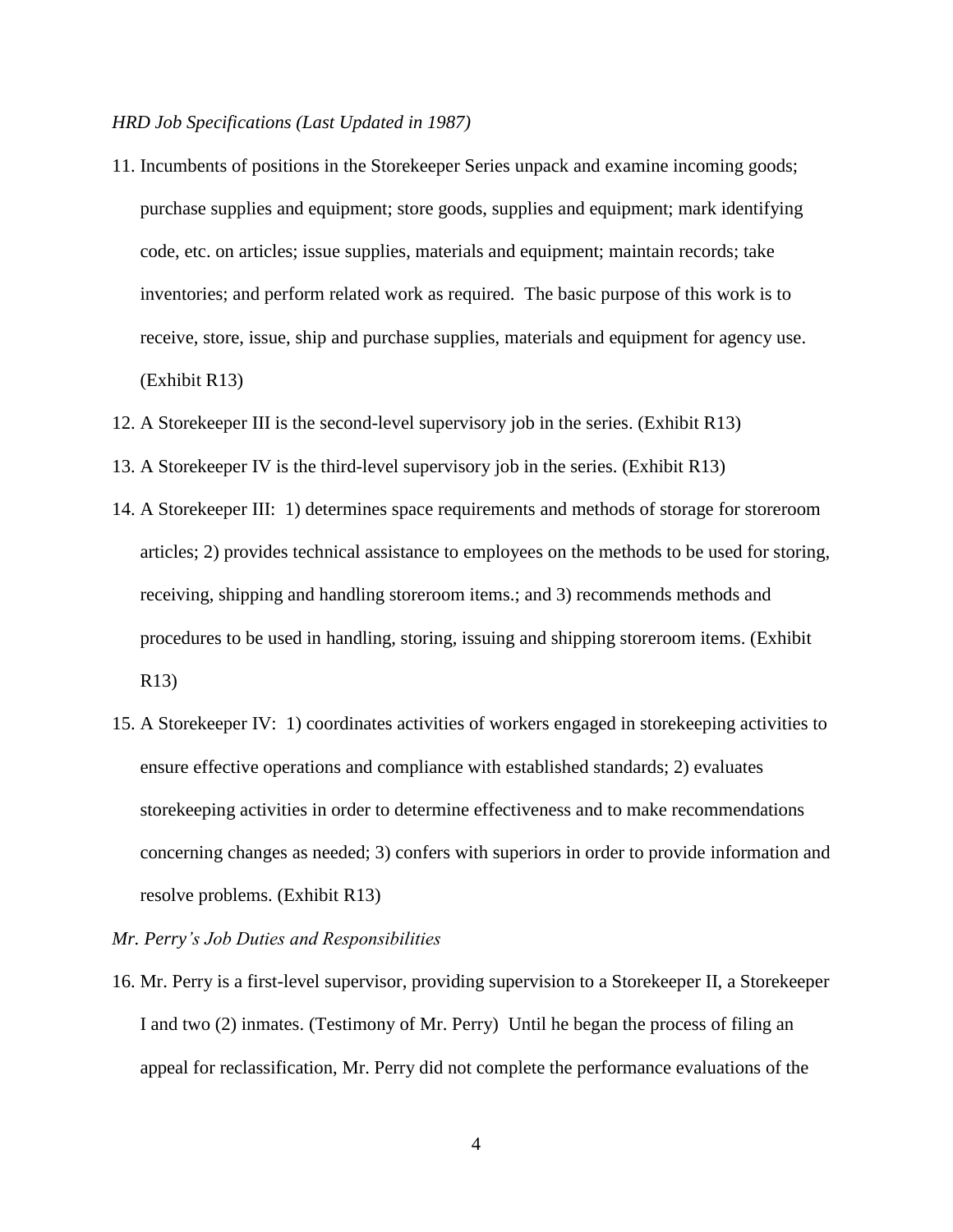Storekeeper II and Storekeeper I. After learning the supervisory requirements of the Storekeeper series, it was decided that Mr. Perry would begin completing those evaluations. (Testimony of Mr. Munroe)

- 17. Mr. Perry is responsible for receipt, storage and distribution of inventory on the second floor of the kitchen warehouse. This includes such items as paper products and chemicals as well as other non-kitchen inventory stored on the second floor such as clothes and mattresses. (Testimony of Mr. Perry)
- 18. Mr. Perry has ensured that storage racks are well organized and clearly marked on the second floor. (Testimony of Mr. Perry)
- 19. Prior to SB's retirement, Mr. Perry and SB would jointly conduct a monthly inventory of all products on the second floor. After SB's retirement, Mr. Perry and a Storekeeper II would jointly conduct the monthly inventory. (Testimony of Mr. Perry)
- 20. Mr. Perry ensures that the inventory is maintained on DOC's shared network. (Exhibit R6)
- 21. Mr. Perry supervises the loading and unloading of trucks. He makes recommendations regarding the proper method to load trucks to ensure maximum efficiency. (Testimony of Mr. Perry and Exhibit R6)
- 22. Mr. Perry schedules the monthly delivery of products to four (4) different institutions. (Testimony of Mr. Perry and Exhibit R6)
- 23. Mr. Perry ensures that all material handling procedures are maintained (i.e. handling of chemicals properly, etc.). (Testimony of Mr. Perry and Exhibit R6)
- 24. Mr. Perry prepares weekly health and safety inspection reports. (Testimony of Mr. Munroe and Exhibit R6)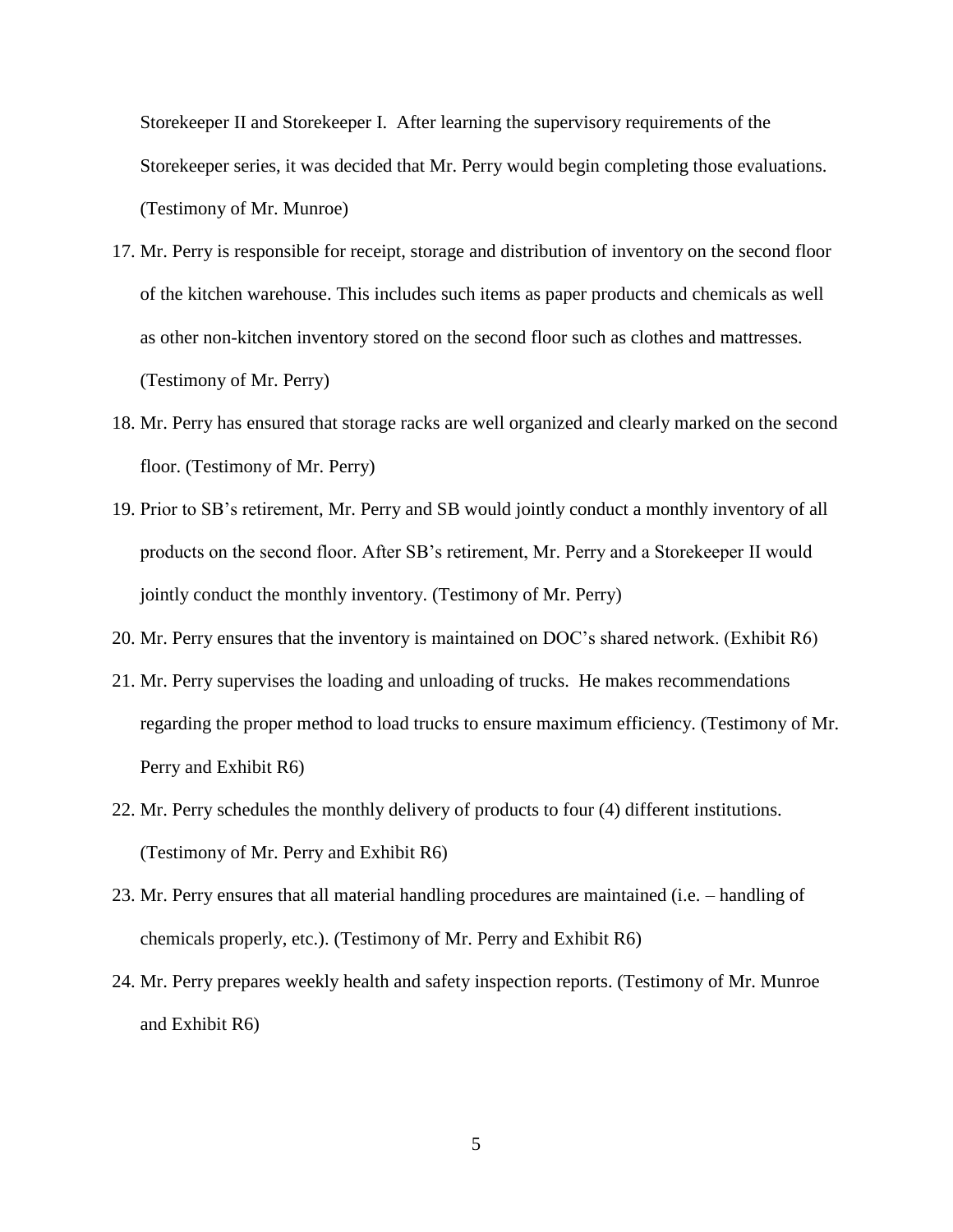- 25. Mr. Perry ensures that only authorized individuals (i.e. properly assigned inmates) have access to the second floor of the kitchen warehouse. (Testimony of Mr. Munroe & Mr. Perry; Exhibit R6)
- 26. Mr. Perry is responsible for operating or overseeing those who operate a forklift, an electric pallet jack, the dock plate and a delivery truck. (Exhibit R6)

### *Legal Standard*

"Any manager or employee of the commonwealth objecting to any provision of the classification affecting his office or position may appeal in writing to the personnel administrator and shall be entitled to a hearing upon such appeal . . . . Any manager or employee or group of employees further aggrieved after appeal to the personnel administrator may appeal to the civil service commission. Said commission shall hear all appeals as if said appeals were originally entered before it." G.L. c. 30, § 49.

 Mr. Perry must show that he performs the distinguishing duties of the Storekeeper IV title more than 50% of the time. See Gaffey v. Dept. of Revenue, C-11-126 (July 18, 2011); see also Bhandari v. Exec. Office of Admin. and Finance, 28 MCSR 9 (2015) (finding that "in order to justify a reclassification, an employee must establish that he is performing duties encompassed within the higher level position the majority of the time….").

#### *Analysis*

 The genesis of Mr. Perry's appeal was the retirement of SB, a Storekeeper IV who served as Mr. Perry's supervisor. In short, Mr. Perry argues that since he has been assigned to perform all of the duties of SB upon his retirement, he should be reclassified to the title held by SB: Storekeeper IV. I credit Mr. Perry's testimony that he performs all the job duties previously performed by his former supervisor. The evidence, including Mr. Perry's own testimony,

6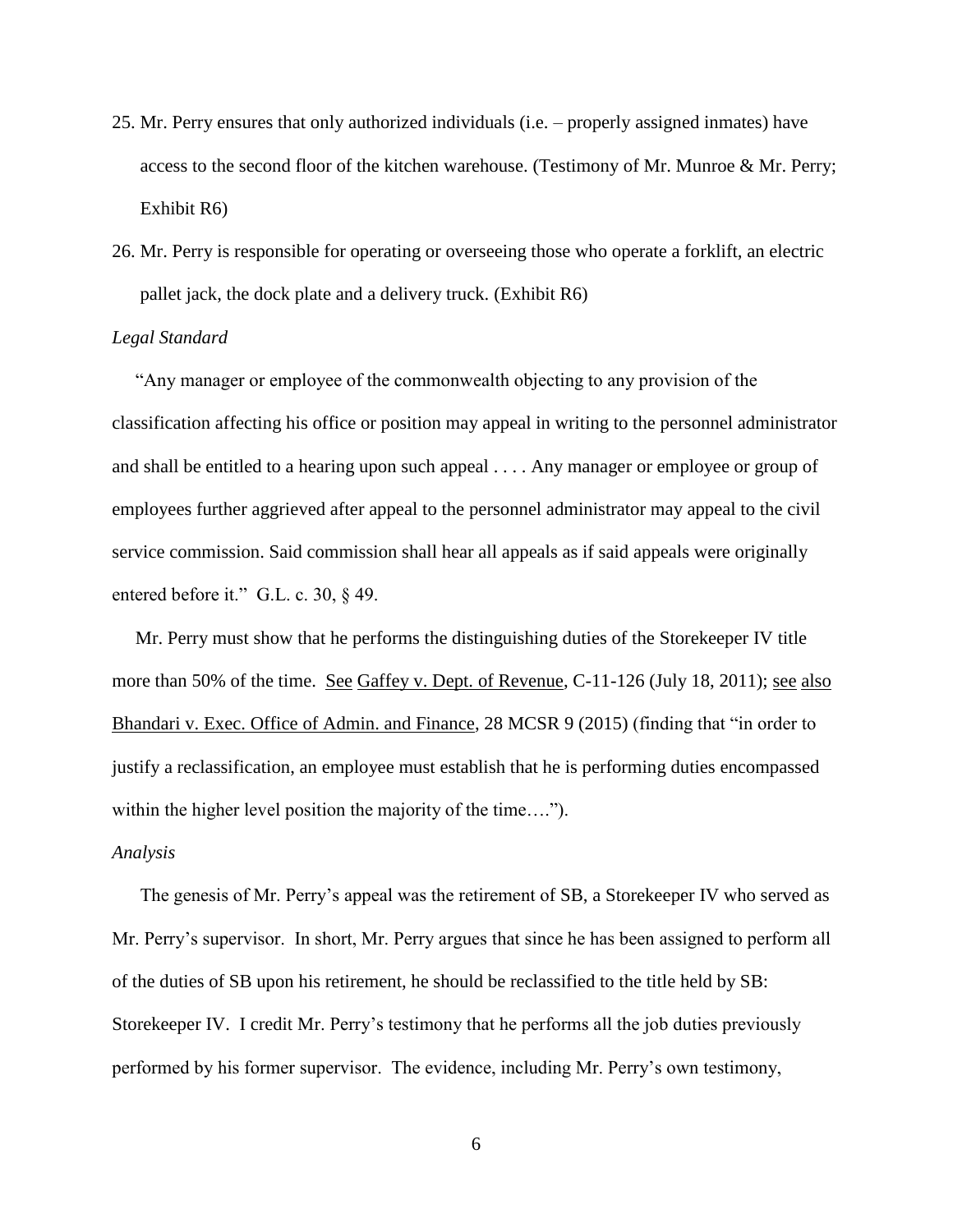however, does not show that those job duties fall under the classification specifications of a Storekeeper IV. Rather, Mr. Perry's job duties fall squarely under the specifications of a Storekeeper II or III. He is a first-level supervisor who determines space requirements and methods of storage for storeroom articles; provides technical assistance to employees on the methods to be used for storing, receiving, shipping and handling storeroom items; and recommends methods and procedures to be used in handling, storing, issuing and shipping storeroom items.

 Mr. Perry's successful efforts to label and organize all inventory on the second floor is an example of determining space requirements and methods of storage for storeroom articles. His recommendations regarding how to best load the delivery truck is an example of providing technical assistance to employees on the methods to be used for storing, receiving, shipping and handling storeroom items. His guidance on ensuring the proper handling and storage of chemicals is an example of recommending methods and procedures to be used in handling, storing, issuing and shipping storeroom items. His duties, however, do not entail the higher level coordination and evaluation included in the job specifications of a Storekeeper IV.

 Although this appeal must be denied, it should not be viewed as a negative reflection on Mr. Perry or his work. Mr. Perry's commitment, organization skills and dedication were evident in the documents submitted as well as his professional presentation to the Commission. DOC is fortunate to have someone with his skill set in this mission-critical position.

#### *Conclusion*

Mr. Perry's re-classification appeal under Docket No. C-18-172 is hereby *denied*.

7